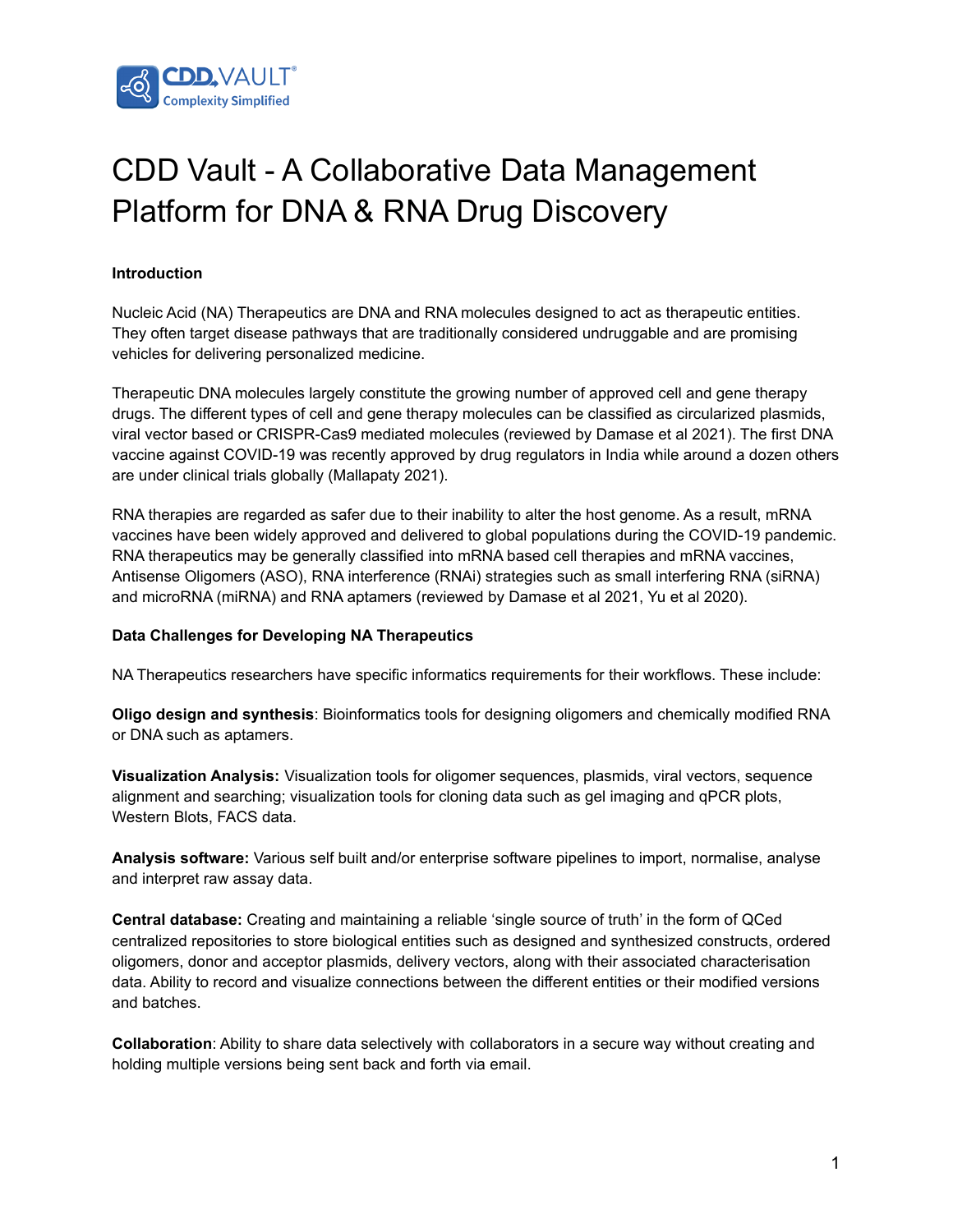

**Digitalization and secure access:** An Electronic Lab Notebook (ELN) with inter-connectivity between all data, accessed securely by selected members in real time as and when data is uploaded.

The major challenge facing scientists working on NA therapeutics is the difficulty with cross-talk between tools. Scientists often use a variety of tools to fulfil their requirements, but struggle with establishing connections between the different tools. Cloning sequences for instance, may be designed and stored in the cloning software. Whereas the associated colony PCR and Western blots are stored elsewhere without any digital connection between the two.

Researchers also hold multiple databases of spreadsheets containing ordered oligo, donor and recipient plasmids, cell lines and intermediate bacterial clones showing properties of each of these. However, they find that the digital connections that would allow them to search and mine all constructs designed using a particular plasmid or particular oligo or a particular cell line for instance, are often missing.

In the absence of a central database, individual scientists often end up holding versions of self-generated constructs that do not exist outside their documentation. Moreover there is no way to connect individual databases and the ELN, creating additional data silos.

### **CDD Vault is a modern informatics platform that can resolve many of the challenges faced in the development of NA therapeutics.**

#### **Getting Started**

#### **1. Register biological entities and calculated properties**

- CDD Vault helps NA researchers register their nucleotide sequences of choice.
- Researchers can register NA entities such as ASO, candidate mRNA or DNA vaccine molecules, siRNA, miRNA, plasmid or viral gene therapy constructs, commercial vectors, cell therapy lines, intermediate bacterial clones and so on.
- Modified oligos can be captured in MarvinJS and as a unique sequence with user defined syntax.
- Characteristics such as base pair length (BP), %GC/AT, Molecular Weight (MW) and composition can be automatically calculated in CDD Vault.

#### **2. Create batches and associate contextual information**

- Each registered biological entity is assigned a unique identifier by CDD Vault which allows researchers to track batches explicitly via an entity-batch identifier.
- Biologists can store metadata assigned to an entity or a specific batch. Users can associate data in the context of specified batches so it's easy to track batch-to-batch variations.
- Researchers can also store and visualise all entity characterization in a single location. For example, when a biologist registers modified plasmids they can create links to its associated data characteristics such as nomenclature of the plasmid, modification method such as CRISPR Cas9, Viral vector used such as Lentiviral (LV), Adenovirus (AV) or Adeno-Associated Virus (AAV) and so on (See fig.1).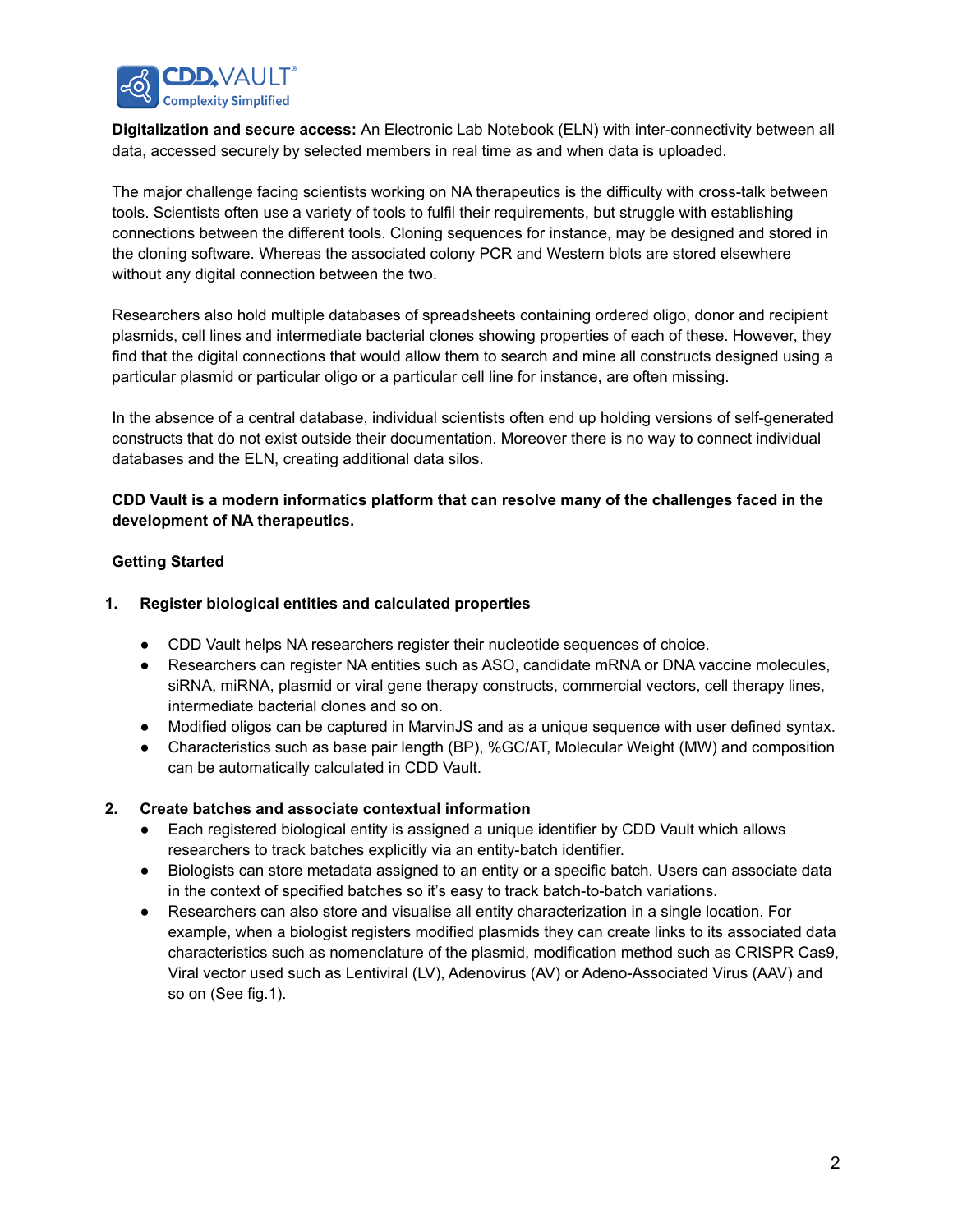

| Select       |                                        | <b>Plasmid Fields</b> |                                      |                      |                               |                               |                                  |                          |  |  |  |
|--------------|----------------------------------------|-----------------------|--------------------------------------|----------------------|-------------------------------|-------------------------------|----------------------------------|--------------------------|--|--|--|
| $all - none$ | Plasmid $\hat{\div}$                   | Synonyms $\hat{=}$    | ELN Entry                            | Method $\Rightarrow$ | Vector $\widehat{\mathbb{C}}$ | Insert $\widehat{\mathbb{C}}$ | Sequence $\hat{=}$               | Map $\hat{=}$            |  |  |  |
|              | PLSMD-0000008<br>CDDVBio Plasmid Vault | lentiCas9-Blast       | Entry: 245389 - Seg: lentiCas9-Blast | CRISPR, Lentiviral   | pFUGW                         | Cas9                          | addgene-plasmid-guence-322376.gb | <b><i>SIMMET BIA</i></b> |  |  |  |

Fig 1: Screenshot of a registered plasmid used for generation of CRISPR constructs for gene therapy. Customized to show the modified plasmid (the registered entity), synonym, ELN entry associated with the entity, modification method as CRISPR Cas9, Lentiviral vector used, promoter, links to the sequence (Addgene) and the plasmid map.

# **3. Store and visualize assays**

- CDD Vault's protocol feature is designed to allow users to associate each piece of assay data to its related registered entity. For example; entity characterization data such as on-target efficiency analysis using qPCR, FACS or Western Blot can be stored and visualized for its registered ASO, plasmid, viral vector construct or cell line depending on user application (See fig. 2).
- Data related to RNA screening plates, dose response assays, cell-based assays, ADME-toxicology studies, *in vivo* biology assays, PK/PD assays, etc. can be stored, visualized and analyzed.



Fig 2: Screenshot of an engineered CRISPR Cas9 cell line. Customized to show the engineered cell line (the registered entity), synonym/nomenclature, biosafety level, organism, modification method such as CRISPR Cas9, oligo expressed for cell engineering, parent cell line used as well as validation assay data showing an immunoblot and a sequencing plot.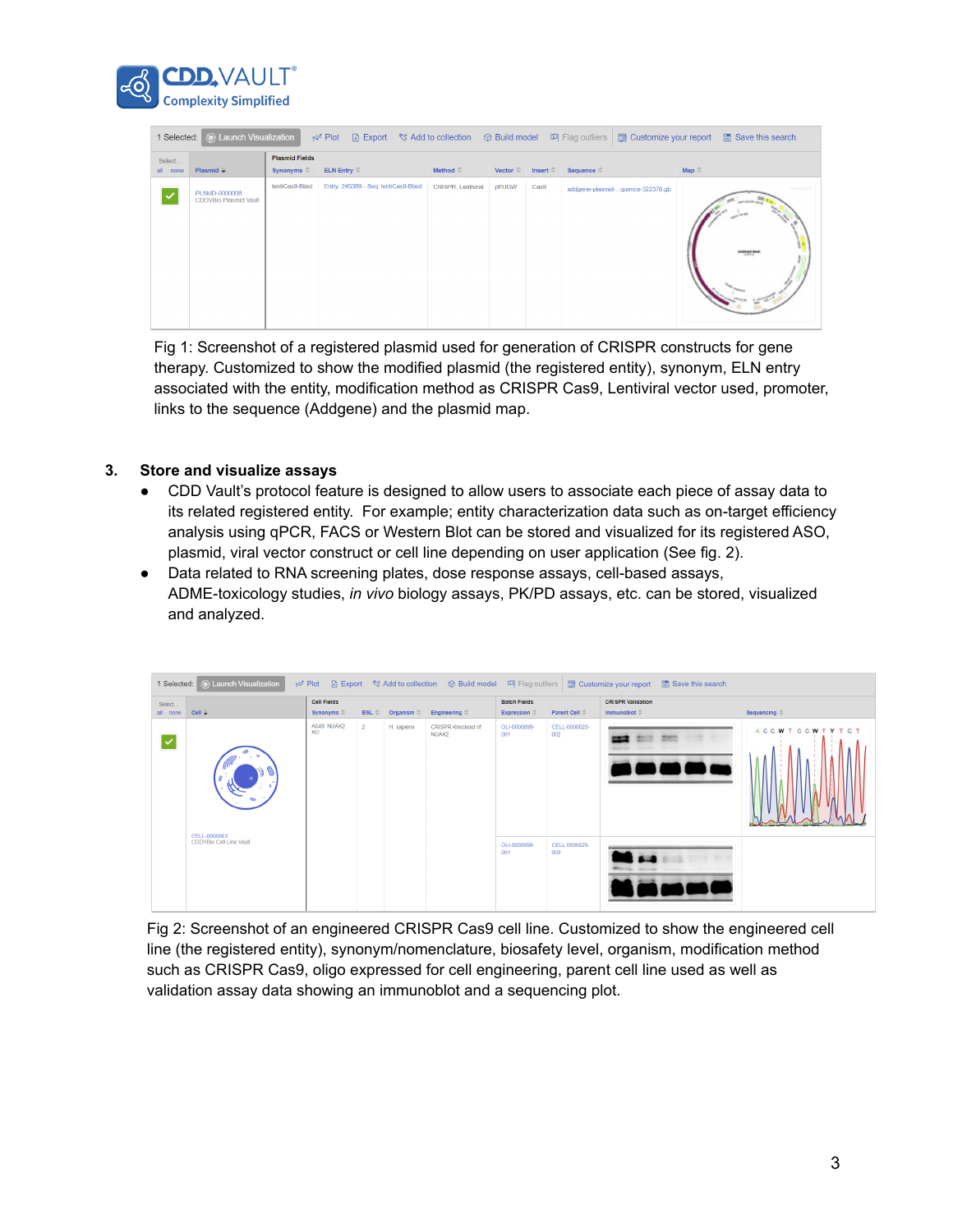

#### **4. Document experimental details in the ELN**

- CDD's ELN can be used by researchers to store standardized SOPs and record all experimental details across departments (See fig. 3).
- Full integration with Microsoft Office 365 allows scientists to attach, preview and edit MS office files within the ELN.
- Image files can be displayed directly within the ELN entry in various sizes.
- Any file format, including proprietary files which require their own application, can be stored in the ELN.
- Users can link multiple entities in the registration system to an ELN entry. For example: the mRNA construct, its respective cell line clone and protein target can all be associated with a link in a single ELN entry, allowing easy reference of materials used in the experiment.

# Generation of CRISPR NUAK2 KO A549 Cell Lines

| <b>Engineered Cell Lines</b>                                                                                                                                                                                                                                                                        |                 | Project Name (if any)<br>Purgatory |                    | Type<br>Production |                   |   |   |  | Entry status |       |
|-----------------------------------------------------------------------------------------------------------------------------------------------------------------------------------------------------------------------------------------------------------------------------------------------------|-----------------|------------------------------------|--------------------|--------------------|-------------------|---|---|--|--------------|-------|
| Normal Text $\rightarrow$                                                                                                                                                                                                                                                                           | в<br>U          | s<br>$x^2$<br>$\mathbf{x}_2$       | 這                  | ⋿<br>☞             | ⋒<br>GO           | 囲 | ⊙ |  | Φ            | Saved |
| Duplicate of: Entry: 248375 - Template: Generation of CRISPR Knock-Out Cell Lines                                                                                                                                                                                                                   |                 |                                    |                    |                    |                   |   |   |  |              |       |
| <b>GENERATION OF CRISPR KNOCKOUT MAMMALIAN CELL</b>                                                                                                                                                                                                                                                 |                 |                                    |                    |                    |                   |   |   |  |              |       |
| <b>LINES</b>                                                                                                                                                                                                                                                                                        |                 |                                    |                    |                    |                   |   |   |  |              |       |
| https://currentprotocols.onlinelibrary.wiley.com/doi/10.1002/cpmb.100                                                                                                                                                                                                                               |                 |                                    |                    |                    |                   |   |   |  |              |       |
| Please refer the CRISP Handbook for complete CRISPR workflow.                                                                                                                                                                                                                                       |                 |                                    |                    |                    |                   |   |   |  |              |       |
| CRISPR handbook .docx<br>w                                                                                                                                                                                                                                                                          |                 |                                    |                    |                    |                   |   |   |  |              |       |
|                                                                                                                                                                                                                                                                                                     |                 |                                    |                    |                    |                   |   |   |  |              |       |
| <b>FINAL Cell Line</b>                                                                                                                                                                                                                                                                              | saRNA           |                                    | <b>Parent Cell</b> |                    | <b>Target</b>     |   |   |  |              |       |
| <b>A549: NUAK2 KO</b>                                                                                                                                                                                                                                                                               | OLI-0000099-001 |                                    | A549::SpCas9       |                    | NUAK2 p.Lys503Arg |   |   |  |              |       |
|                                                                                                                                                                                                                                                                                                     |                 |                                    |                    |                    |                   |   |   |  |              |       |
|                                                                                                                                                                                                                                                                                                     |                 |                                    |                    |                    |                   |   |   |  |              |       |
| TRANSDUCING GUIDE RNAs INTO RECIPIENT CELLS: Guide RNA or all-in-one vectors can be permanently introduced                                                                                                                                                                                          |                 |                                    |                    |                    |                   |   |   |  |              |       |
|                                                                                                                                                                                                                                                                                                     |                 |                                    |                    |                    |                   |   |   |  |              |       |
|                                                                                                                                                                                                                                                                                                     |                 |                                    |                    |                    |                   |   |   |  |              |       |
| into a recipient cell line by the transduction protocol described below.<br><b>Materials</b><br>- Recipient mammalian cell line                                                                                                                                                                     |                 |                                    |                    |                    |                   |   |   |  |              |       |
| • Supernatant with lentiviruses carrying cloned gRNA vector or all-in-one vector                                                                                                                                                                                                                    |                 |                                    |                    |                    |                   |   |   |  |              |       |
| - Polybrene (Santa Cruz Biotechnology; cat. no. sc-134220)                                                                                                                                                                                                                                          |                 |                                    |                    |                    |                   |   |   |  |              |       |
| 6-well culture plate                                                                                                                                                                                                                                                                                |                 |                                    |                    |                    |                   |   |   |  |              |       |
| Protocol                                                                                                                                                                                                                                                                                            |                 |                                    |                    |                    |                   |   |   |  |              |       |
| 1. Trypsinize the target cells and plate them in 6-well plates so that they will be ~50% confluent. Typically, plating one well more than the number of<br>◡<br>transduction reaction is sufficient. The extra well can be used as an untransduced control when monitoring transduction efficiency. |                 |                                    |                    |                    |                   |   |   |  |              |       |

Fig 3: Partial screenshot of an ELN entry showing an experiment for the generation of a CRISPR NUAK2 knockout mammalian cell line.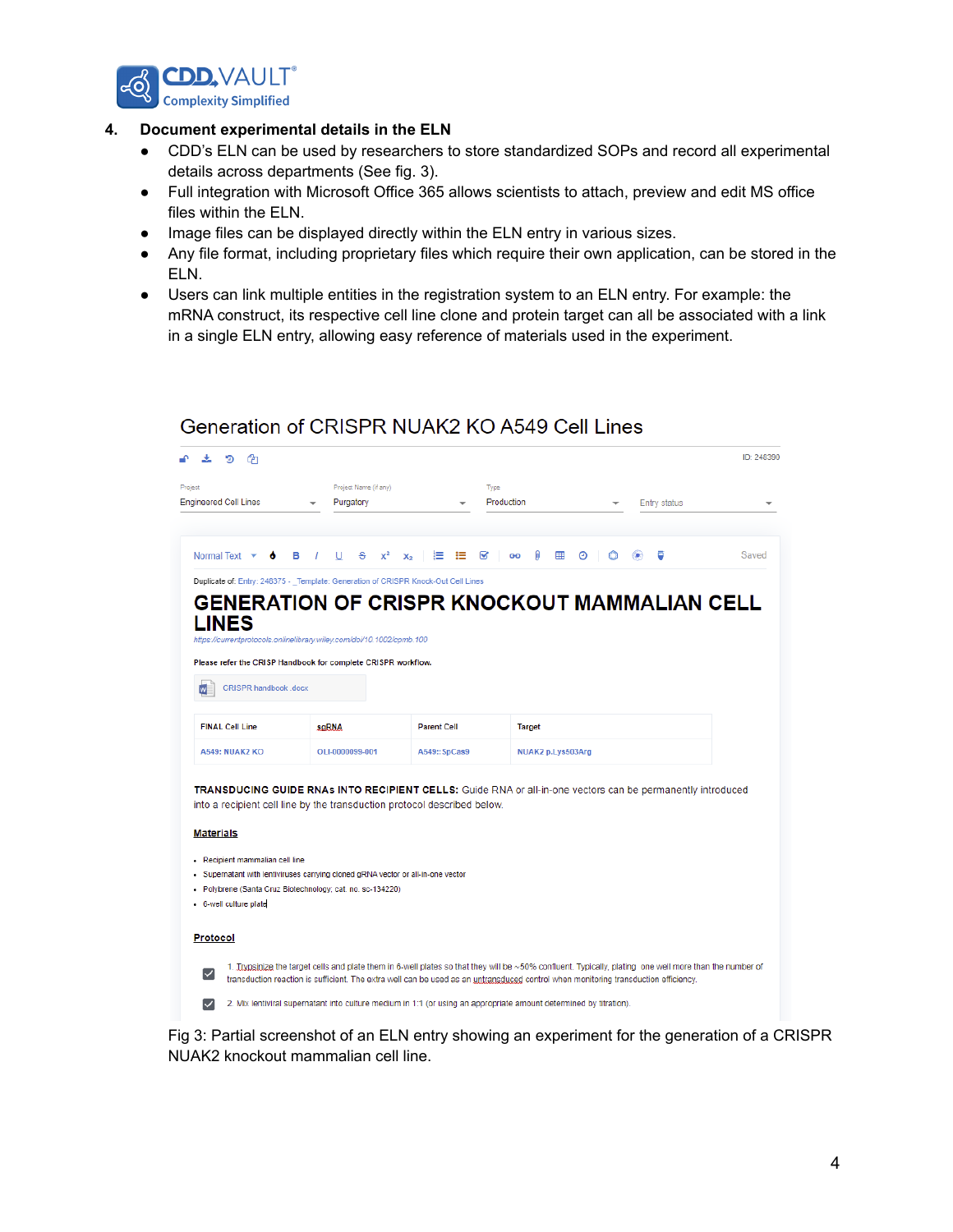

### **5. Mine data**

- Researchers can search their data by sequence and easily locate records by sub-sequences. For example, searching for a given ASO will find all associated characterization and assay data related to that entity. Likewise, one can mine all constructs generated using a chosen guide RNA or a particular cell line.
- One can also search for keywords in ELN entry bodies and attachments.

#### **6. Track location and quantities of entities and reagents**

- Researchers can capture the location and quantities of their entities and other reagents including features such as date, vendor and batch using the inventory module (See fig 4).
- Users can capture and track containers/ vials/ dewars/ flasks.
- Scientists can use barcodes to manage their inventory. One can export identifiers and key metrics to their barcode template and print labels. Users can also locate samples or pull up a list using a barcode scanner.
- A debit history provides a full record of the date, person, amount and/or location of each update.
- Users can see inventory data alongside other batch characteristics and assay data associated with the batch.

|                                               | FLSK-0000001                               |                          |                                     |                                               |                                               | <b>Vault:</b>       | <b>CDDVBio Flasks Vault</b> |                |                         |
|-----------------------------------------------|--------------------------------------------|--------------------------|-------------------------------------|-----------------------------------------------|-----------------------------------------------|---------------------|-----------------------------|----------------|-------------------------|
|                                               |                                            | Overview<br><b>Batch</b> | Batches 1                           | Links 0<br>Plates <sub>0</sub><br>Protocols 1 | Collections 0                                 | Projects 1          | Files 1                     |                | $\bigoplus$ Add a batch |
|                                               |                                            | 001                      |                                     |                                               |                                               |                     |                             |                | Edit · Delete           |
|                                               |                                            |                          | Flask-Batch ID:<br>FLSK-0000001-001 | Flask ID:<br>Flask_20210715_001               | Cell Line:<br>CELL-0000063-001                |                     | Passage:                    |                |                         |
| Add to a collection                           |                                            |                          | Media:                              | AAcid:                                        | Molecule:                                     |                     | Scientist:<br>E Presley     |                |                         |
| <b>A</b> Add a batch<br>Manage project access |                                            |                          | <b>RegDate:</b><br>2021-07-15       | Note:                                         | <b>Initial Amount:</b><br>99.0                |                     |                             |                |                         |
| $\Theta$ Delete this flask                    |                                            |                          | Barcode:                            |                                               |                                               |                     |                             |                |                         |
|                                               | Showing data from 1 of 1 project           |                          |                                     |                                               |                                               |                     |                             |                |                         |
| Owner:<br>VA)<br>Created:                     | Janice Darlington (Demo 2<br>July 19, 2021 |                          |                                     | Flask 20210715 001                            |                                               |                     |                             |                |                         |
| Updated:                                      | August 12, 2021                            |                          | - Inventory                         |                                               | Current Amount 95.0 . Location Shelf 1 Bin AB |                     |                             |                | <b>Update</b>           |
|                                               |                                            |                          | Date                                | <b>User</b>                                   |                                               | <b>Debit Amount</b> | Location                    |                |                         |
|                                               |                                            |                          | 2021-10-05 10:11:20                 | Vidya Pawar Menon                             |                                               |                     |                             | Shelf 1 Bin AB |                         |
|                                               |                                            |                          | 2021-08-12 14:20:02                 | Vidya Pawar Menon                             |                                               |                     |                             | Shelf 1 Bin AB |                         |
|                                               |                                            |                          | 2021-07-19 08:34:16                 | Janice Darlington (Demo 2 VA)                 |                                               |                     |                             | Shelf 1 Bin AB |                         |

Fig 4: Snapshot of batch level inventory fields from a Vault customized to register cell line culture flasks.